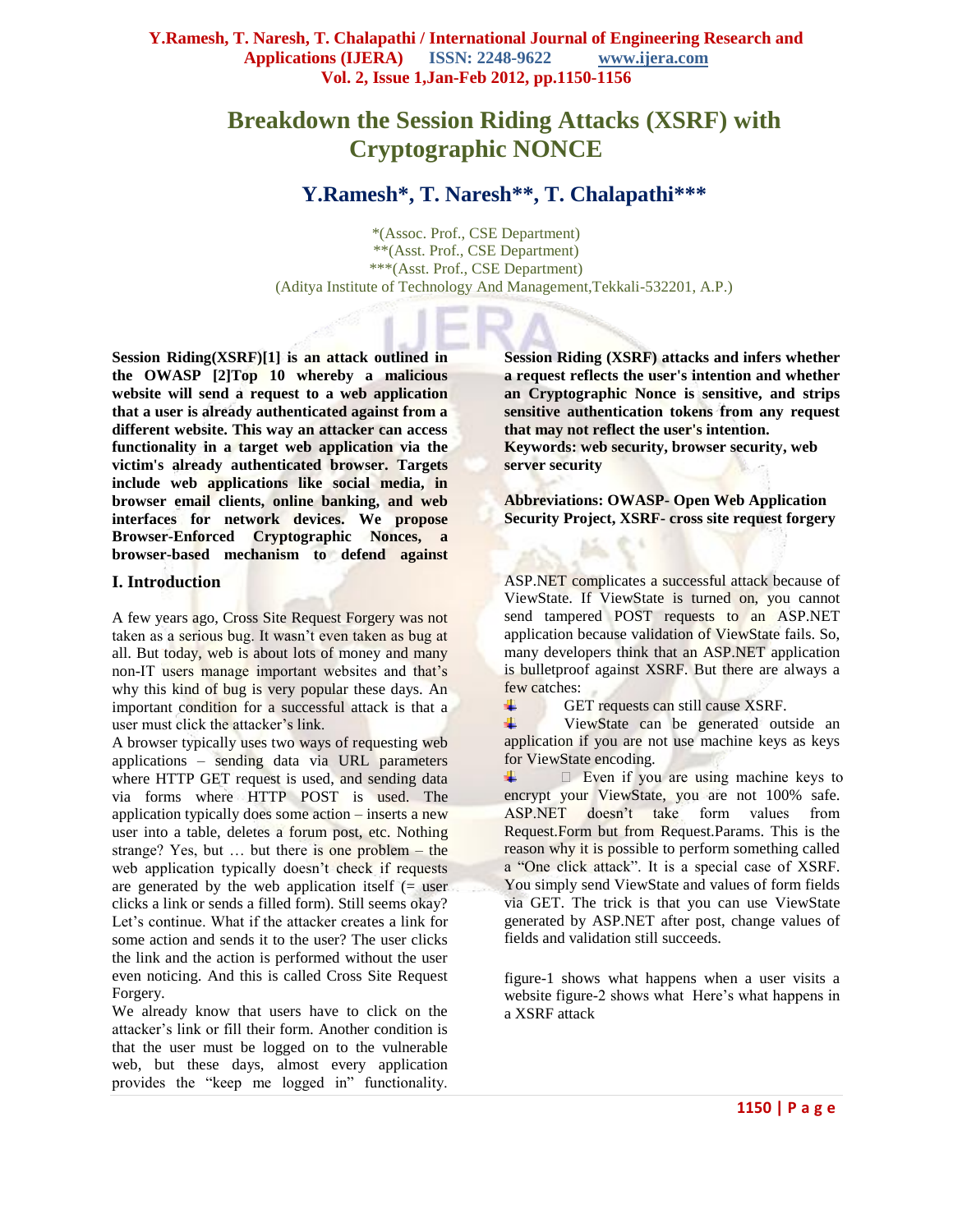|  | Browser                                                                               |              | Target |                                                                                                                                                                                                                                                                   |                                                                                                                                                             |  |  |
|--|---------------------------------------------------------------------------------------|--------------|--------|-------------------------------------------------------------------------------------------------------------------------------------------------------------------------------------------------------------------------------------------------------------------|-------------------------------------------------------------------------------------------------------------------------------------------------------------|--|--|
|  |                                                                                       | GET          |        | User gets target site home page.                                                                                                                                                                                                                                  |                                                                                                                                                             |  |  |
|  |                                                                                       | login form   |        | Server responds with login page HTML.                                                                                                                                                                                                                             |                                                                                                                                                             |  |  |
|  |                                                                                       | POST         |        | User sends username and password to server.<br>Server gives user a session cookie, and returns<br>HTML with a form in it.<br>User fills out form and submits it, sending session cookie<br>along with request. Server performs some action<br>(updates database). |                                                                                                                                                             |  |  |
|  |                                                                                       | form, cookie |        |                                                                                                                                                                                                                                                                   |                                                                                                                                                             |  |  |
|  |                                                                                       | POST. cookie |        |                                                                                                                                                                                                                                                                   |                                                                                                                                                             |  |  |
|  |                                                                                       |              |        |                                                                                                                                                                                                                                                                   |                                                                                                                                                             |  |  |
|  | Browser                                                                               | Target       |        | <b>CSRF</b> site                                                                                                                                                                                                                                                  |                                                                                                                                                             |  |  |
|  | GET                                                                                   |              |        |                                                                                                                                                                                                                                                                   | User gets target site home page.                                                                                                                            |  |  |
|  |                                                                                       | login form   |        |                                                                                                                                                                                                                                                                   | Server responds with login page HTML.                                                                                                                       |  |  |
|  |                                                                                       | POST         |        |                                                                                                                                                                                                                                                                   | User sends username and password to server.                                                                                                                 |  |  |
|  | form, cookie<br>POST, cookie<br>GET<br>page with auto-submitting form<br>POST. cookie |              |        |                                                                                                                                                                                                                                                                   | Server gives user a session cookie, and returns<br>HTML with a form in it.                                                                                  |  |  |
|  |                                                                                       |              |        |                                                                                                                                                                                                                                                                   | User fills out form and submits it, sending session cookie<br>along with request. Server performs some action of the<br>user's choosing (updates database). |  |  |
|  |                                                                                       |              |        |                                                                                                                                                                                                                                                                   | User navigates to site with CSRF booby trap.                                                                                                                |  |  |
|  |                                                                                       |              |        |                                                                                                                                                                                                                                                                   | CSRF site returns an HTML page that includes a form<br>that submits to the target site. This form is set to<br>automatically submit itself.                 |  |  |
|  |                                                                                       |              |        |                                                                                                                                                                                                                                                                   | User's browser submits itself sending session cookie<br>along with request. Server performs some action of<br>the attacker's choosing.                      |  |  |

**Fig:1 user visiting website**

**Fig:2 Launching XSRF attack**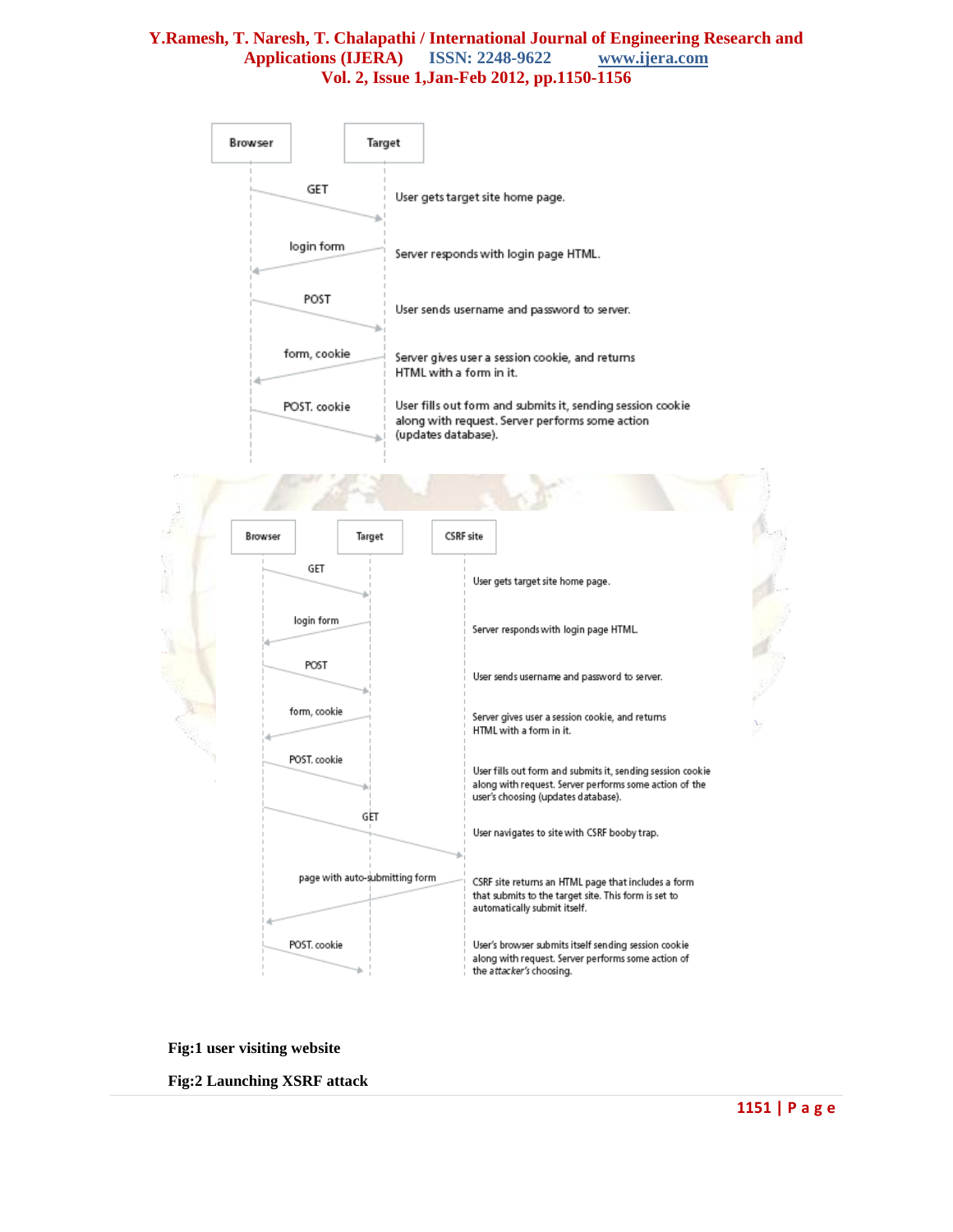#### **1.1 Example of Session Riding**

Example shows a Session Riding also called as oneclick attack. Let's have a simple page with a textbox and a button. The code below handles the Onclick action of the button: the figure 3 & 4

Shows the implementation of On click action of the Button

Figure 3 :user interface of On click Button

protected void btnSend\_Click(object sender, EventArgs e)

{ Response.Write(txtUserID.Text);

} Users typically insert a value into the txtUserID textbox and click the button. But the attacker can forge a link similar to this one to the user:

[http://localhost:1326/WebSite2/default.aspx?\\_\\_VIE](http://localhost:1326/WebSite2/default.aspx?__VIEWSTATE=%2FwEPDwUKMTkwNjc4NTIwMWRkBqEaTzfhaAEOn00zsI7zRz%2Fohdk%3D&txtUserID=this+is+naresh&Button1=show&__EVENTVALIDATION=%2FwEWAwKD%2FtmSAwLT8dy8BQKM54rGBl9krlLYLC%2B828tJxnX3AWyeazou) [WSTATE=%2FwEPDwUKMTkwNjc4NTIwMWRk](http://localhost:1326/WebSite2/default.aspx?__VIEWSTATE=%2FwEPDwUKMTkwNjc4NTIwMWRkBqEaTzfhaAEOn00zsI7zRz%2Fohdk%3D&txtUserID=this+is+naresh&Button1=show&__EVENTVALIDATION=%2FwEWAwKD%2FtmSAwLT8dy8BQKM54rGBl9krlLYLC%2B828tJxnX3AWyeazou) [BqEaTzfhaAEOn00zsI7zRz%2Fohdk%3D&txtUserI](http://localhost:1326/WebSite2/default.aspx?__VIEWSTATE=%2FwEPDwUKMTkwNjc4NTIwMWRkBqEaTzfhaAEOn00zsI7zRz%2Fohdk%3D&txtUserID=this+is+naresh&Button1=show&__EVENTVALIDATION=%2FwEWAwKD%2FtmSAwLT8dy8BQKM54rGBl9krlLYLC%2B828tJxnX3AWyeazou) [D=this+is+naresh&Button1=show&\\_\\_EVENTVALI](http://localhost:1326/WebSite2/default.aspx?__VIEWSTATE=%2FwEPDwUKMTkwNjc4NTIwMWRkBqEaTzfhaAEOn00zsI7zRz%2Fohdk%3D&txtUserID=this+is+naresh&Button1=show&__EVENTVALIDATION=%2FwEWAwKD%2FtmSAwLT8dy8BQKM54rGBl9krlLYLC%2B828tJxnX3AWyeazou) [DATION=%2FwEWAwKD%2FtmSAwLT8dy8BQ](http://localhost:1326/WebSite2/default.aspx?__VIEWSTATE=%2FwEPDwUKMTkwNjc4NTIwMWRkBqEaTzfhaAEOn00zsI7zRz%2Fohdk%3D&txtUserID=this+is+naresh&Button1=show&__EVENTVALIDATION=%2FwEWAwKD%2FtmSAwLT8dy8BQKM54rGBl9krlLYLC%2B828tJxnX3AWyeazou) [KM54rGBl9krlLYLC%2B828tJxnX3AWyeazou](http://localhost:1326/WebSite2/default.aspx?__VIEWSTATE=%2FwEPDwUKMTkwNjc4NTIwMWRkBqEaTzfhaAEOn00zsI7zRz%2Fohdk%3D&txtUserID=this+is+naresh&Button1=show&__EVENTVALIDATION=%2FwEWAwKD%2FtmSAwLT8dy8BQKM54rGBl9krlLYLC%2B828tJxnX3AWyeazou)

| <sup>2</sup> Untitled Page - Microsoft Internet Explorer                                                                                                                                                   | - <b> </b> 레×                               |
|------------------------------------------------------------------------------------------------------------------------------------------------------------------------------------------------------------|---------------------------------------------|
| File Edit View Favorites Tools Help                                                                                                                                                                        | 4,                                          |
| ●Back · ● · ■ 2 ● P Search ★ Favorites ● 2 是 E · ■ 图 12 名                                                                                                                                                  |                                             |
| Address <b>C</b> http://localhost:1326/WebSite2/                                                                                                                                                           | $\vee$ $\rightarrow$ Go Links $\rightarrow$ |
| show                                                                                                                                                                                                       |                                             |
|                                                                                                                                                                                                            |                                             |
|                                                                                                                                                                                                            |                                             |
|                                                                                                                                                                                                            |                                             |
|                                                                                                                                                                                                            |                                             |
|                                                                                                                                                                                                            |                                             |
|                                                                                                                                                                                                            |                                             |
|                                                                                                                                                                                                            |                                             |
|                                                                                                                                                                                                            |                                             |
|                                                                                                                                                                                                            |                                             |
|                                                                                                                                                                                                            |                                             |
|                                                                                                                                                                                                            |                                             |
|                                                                                                                                                                                                            |                                             |
|                                                                                                                                                                                                            |                                             |
|                                                                                                                                                                                                            |                                             |
|                                                                                                                                                                                                            |                                             |
|                                                                                                                                                                                                            |                                             |
|                                                                                                                                                                                                            |                                             |
|                                                                                                                                                                                                            |                                             |
| <sup>2</sup> Untitled Page - Microsoft Internet Explorer                                                                                                                                                   |                                             |
| File Edit View Favorites Tools Help                                                                                                                                                                        |                                             |
| - 2 2 Co Seerch & Favorites @ 8 2 m - m 1<br>.88<br>$\bigodot$ Back $\cdot$<br>$\odot$                                                                                                                     |                                             |
| Address & http://localhost:1326/WebSite2/default.aspx?_VIEWSTATE=%2FwEPDwUKMTkwNjc4NTIwMWRkBqEaTzfhaAEOn00zsI7zRz%2Fohdk%3D&bxtUserID=this+is+naresh&Button1=show&_EVENTVALIDATION=%2FwEWAwKD <sup>+</sup> |                                             |
| this is naresh                                                                                                                                                                                             |                                             |
|                                                                                                                                                                                                            |                                             |
| this is naresh<br>show                                                                                                                                                                                     |                                             |
|                                                                                                                                                                                                            |                                             |
|                                                                                                                                                                                                            |                                             |
|                                                                                                                                                                                                            |                                             |
|                                                                                                                                                                                                            |                                             |
|                                                                                                                                                                                                            |                                             |
|                                                                                                                                                                                                            |                                             |
|                                                                                                                                                                                                            |                                             |
|                                                                                                                                                                                                            |                                             |
|                                                                                                                                                                                                            |                                             |
|                                                                                                                                                                                                            |                                             |
|                                                                                                                                                                                                            |                                             |
|                                                                                                                                                                                                            |                                             |
|                                                                                                                                                                                                            |                                             |
|                                                                                                                                                                                                            |                                             |
| $\sim$                                                                                                                                                                                                     |                                             |

Figure 4: result of On click Button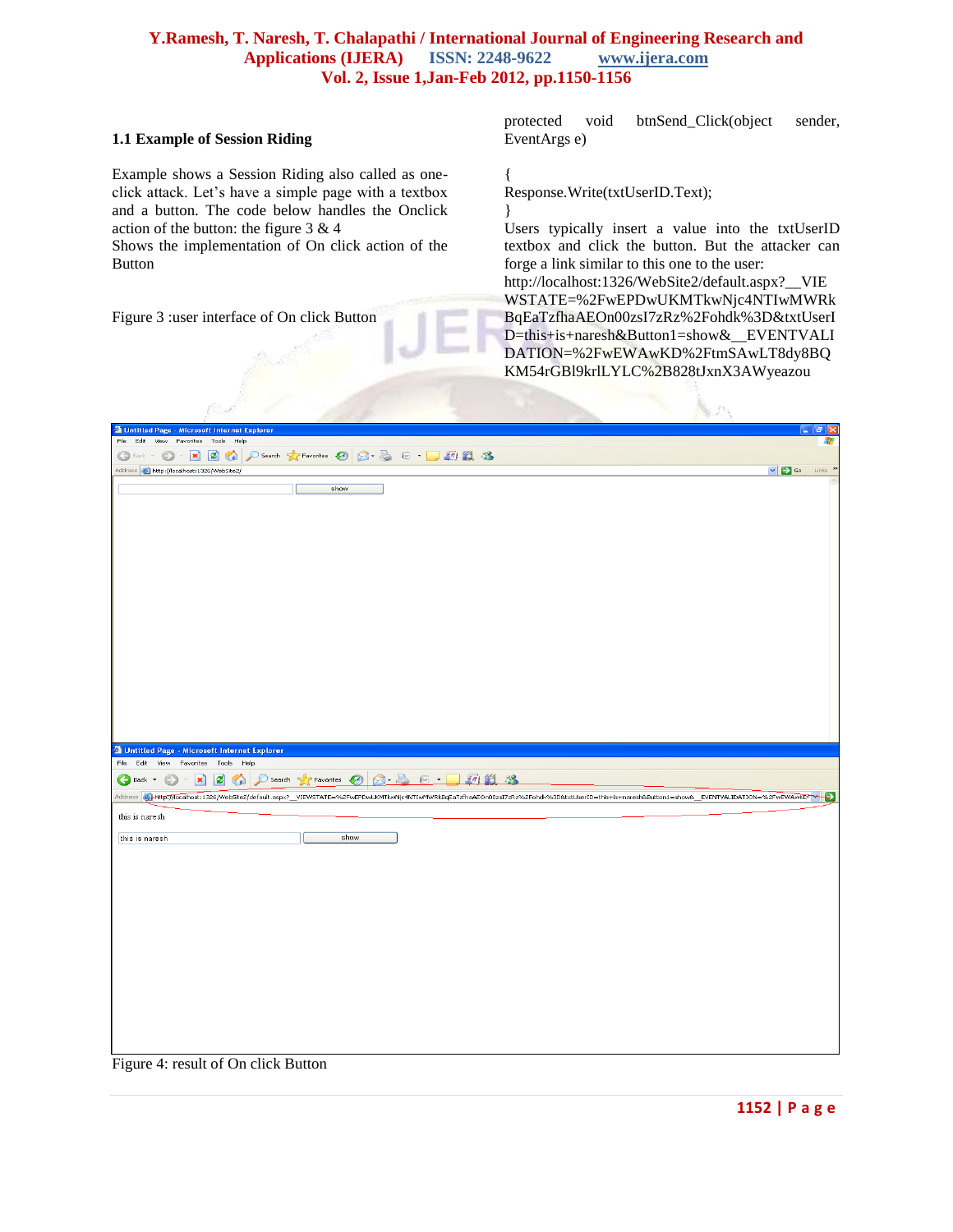<%@ Page Language="C#" AutoEventWireup="true" CodeFile="Default.aspx.cs" Inherits="\_Default" %>

<!DOCTYPE html PUBLIC "-//W3C//DTD XHTML 1.0 Transitional//EN" "http://www.w3.org/TR/xhtml1/DTD/xhtml1 transitional.dtd">

<html xmlns="http://www.w3.org/1999/xhtml" > <head runat="server"> <title>Untitled Page</title>

usually a targeted attack, and it is also hard to track back because of the triangular trade that it establishes—the hacker induces a victim to click a link on the hacker's site, which in turn will post the bad code to a third site.

#### **1.2 What Can Be Done by Session Riding**

It depends on how badly an application is written. If it is very bad and the administrator of the web doesn't take care of the server properly (for example, encoding of ViewState based on machine key being turned off), then the attacker can do anything that the



The **<anything>** macro can be changed to anything else by the attacker. ViewState is taken from the page that can be generated after postback on that page. Validation is successful.

let's say I happen to visit *hakersite.com*. It just so happens that this site is trying to attack people who bank with *mybank.com* and have setup a XSRF attack on their site. The attack will transfer \$5000.00 to their account, which is account number 990099009. Somewhere on *hakersite.com* attackers have added this line of code:

*<iframe* 

*src="http://mybank.com/app/transferFunds?amount =5000&destinationAccount=*990099009*" >* 

Upon loading that iframe, my browser will send that request to *mybank.com* which my browser has already logged in as me. The request will be processed and send \$5000.00 to account 990099009 the attack consists in submitting a malicious HTTP form to a page that expects a form. Reasonably, this page will be consuming posted data to perform some sensitive operation. Reasonably, the attacker knows exactly how each field will be used and can come up with some spoofed values to reach his goal. It's

# **1.3 How to find Session Riding Bug**

If you find any page/control/etc that does an action on GET request, there is a possibility of a XSRF bug. For example, try to find the following strings in your source code:

÷ QueryHelper.GetString("action")

Try some other similar strings. You can also search for strings:

- EnableViewState="false" ÷
- EnableViewStateMac="false"

If you find these strings in the **<%@ page** directive, it means that a developer turned off ViewState validation (first case) or machine keys for ViewState encoding (second case). You already know that ViewState validation helps a lot to avoid POST XSRF.

# **II. Literature Survey**

vulnerabilities have been known and in some cases exploited since 2001.[2] Because it is carried out from the user's IP address, some website logs might not have evidence of Session Riding.[3]Exploits are under-reported, at least publicly, and as of 2007[4] there are few well-documented examples. About 18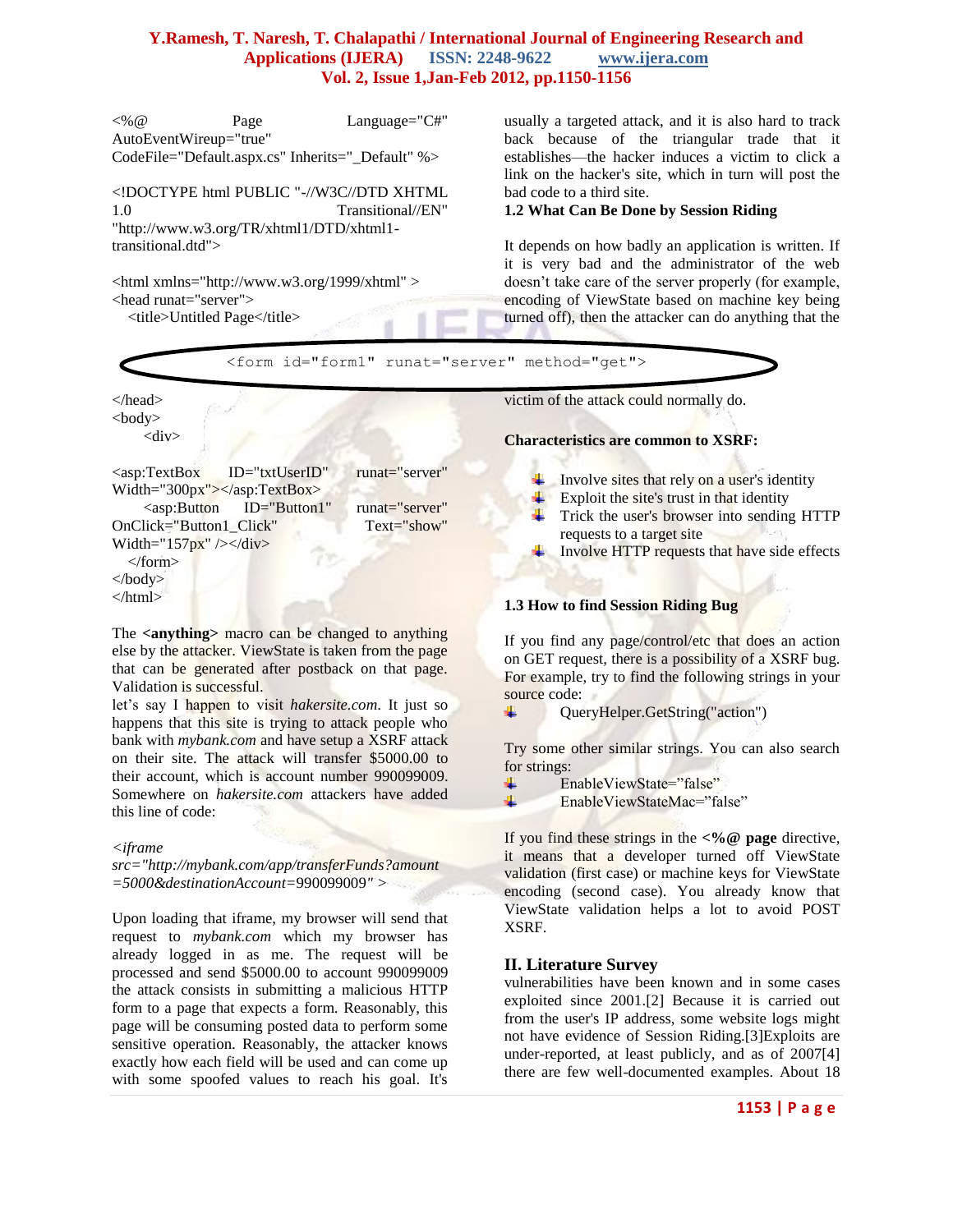million users of eBay's Internet Auction Co. at Auction.co.kr in Korea lost personal information in February 2008. Customers of a bank in Mexico were attacked in early 2008 with an image tag in email. The link in the image tag changed the DNS entry for the bank in their ADSL router to point to a malicious website, impersonating the bank.[5]

#### **2.1 Real-world XSRF vulnerabilities**

In order to understand how commonly the XSRF vulnerability exists in the real-world web applications, one of the authors of the paper examined about a dozen web sites for which he has an account and usually visits. As a result, we found four of them are vulnerable to XSRF attacks as shown in following Table . We veri<sup>-</sup>ed all the attacks with Firefox 2.0.

| Vulnerable web site                        | sensitive<br>Targeted<br>operation                          |
|--------------------------------------------|-------------------------------------------------------------|
| A university credit union<br>site          | Money transfer between<br>accounts;<br>adding a new account |
| A university web mail                      | Deleting all emails in<br>the Inbox                         |
| An online forum<br>for<br>HTML development | Posting a message;<br>updating user profile                 |
| Department portal site                     | Editing<br>biography<br>information                         |

Table 1. The XSRF vulnerabilities discovered in real world websites.

#### **2.2 Session Riding (XSRF) VS cross-site scripting (XSS)**

**Cross-site request forgery**, also known as a **oneclick attack** or **session riding** and abbreviated as **XSRF**, is a type of malicious exploit of a website whereby unauthorized commands are transmitted from a user that the website trusts.[6]Unlike crosssite scripting (XSS)[7], which exploits the trust a user has for a particular site, XSRF exploits the trust that a site has in a user's browser. XSRF vulnerabilities should not be confused with XSS vulnerabilities. In XSS exploits, an attacker injects malicious scripts into an HTML document hosted by the victim web site, typically through submitting text embedded with code which is to be displayed on the page, such as a blog post. Most XSS attacks are due to vulnerabilities

in web applications which fail in sanitizing untrustworthy inputs which might in turn be displayed to users. XSRF attacks do not rely on the execution and injection of malicious JavaScript code. XSRF vulnerabilities are due to the use of cookies or HTTP authentication as the authentication mechanism. A web site that does not have XSS vulnerabilities may contain XSRF vulnerabilities.

#### **2.3 Existing XSRF Defenses**

Web sites have various XSRF countermeasures available:

- Requiring a secret, user-specific token in all ٠. form submissions and side-effect URLs prevents XSRF; the attacker's site cannot put the right token in its submissions[1]
- Requiring the client to provide authentication data in the same HTTP Request used to perform any operation with security implications (money transfer, etc.)
- $\downarrow$  Limiting the lifetime of session cookies
- **↓** Checking the HTTP Referer header
- $\frac{1}{\sqrt{2}}$  Ensuring that there is no clientaccesspolicy.xml file granting unintended access to Silverlight controls[8]
- . Ensuring that there is no crossdomain.xml file granting unintended access to Flash movies[9]
- $\overline{\text{4}}$  Verifying that the request's header contains a X-Requested-With. Used by Ruby on Rails (before  $v2.0$ ) and  $D$ *jango* (before  $v1.2.5$ ). This protection has been proven unsecure[10] under a combination of browser plugins and redirects which can allow an attacker to provide custom HTTP headers on a request to any website, hence allow a forged request.

# **III. Browser Enforced Cryptographic NONCE (BECN)**

Now that we've run through some common nonworking solutions to XSRF vulnerabilities, we'll discuss some solutions that work. All of them are effective enough to reduce the XSRF threat to a negligible concern, but all have costs. Some are easier to implement than others, some incur heavy burdens on users, and some are more secure than others. Which one is right for you depends on your application and the circumstances of your development cycle and user base.

**What is a "nonce"?**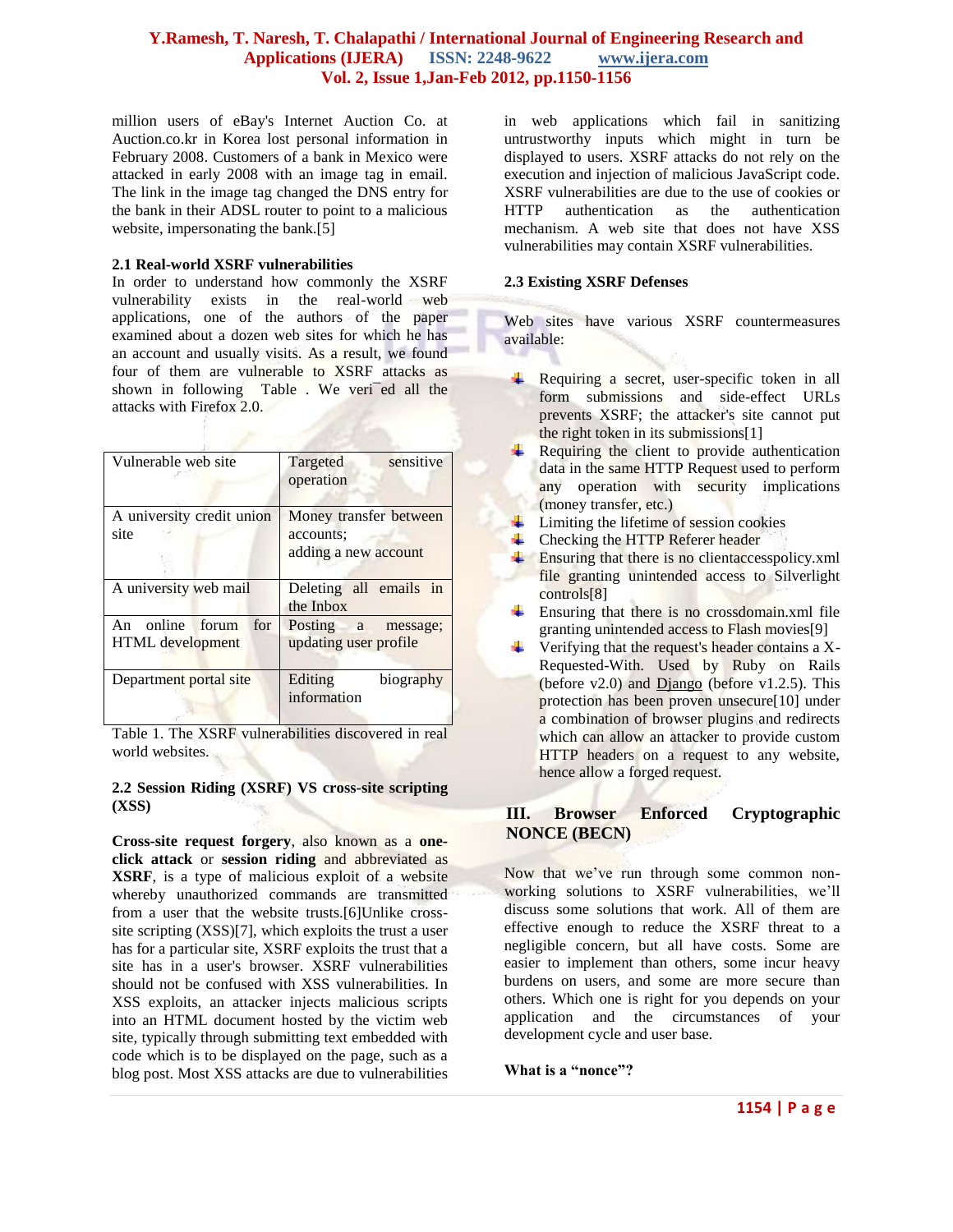Many of these solutions involve the use of a nonce. "Nonce" is a shortened form of "cryptographic number used only once," a one-time token used in a transaction[5]. The requirements for a nonce used for XSRF protection are significantly lower than one used for cryptography. Attackers will be limited in the number of requests that they can cause their victim to send, so the nonce only needs to be somewhat difficult to predict. While there is no

reason not to use a high-quality random number, such as 128 bits of cryptographically random data, or a GUID, it is acceptable to simply use a hash of two or more non-cryptographically random numbers and a static secret.

#### **3.1 Single per-page nonce**

The simplest method of XSRF protection to implement is to insert a nonce into each form and also into a special slot in the server session, and then to compare the values of these two variables when the form is submitted. Here is a pseudo-code example:  $<\!\%$ 

```
nonce = generate, none()session.nonce = nonce
% ><form>
\leqinput name="field1"\geqbr><input name="field2"><br>
```

```
<input type="submit">
\leqinput name="nonce" type="hidden" value="\leq%=
```
nonce  $\frac{9}{2}$ 

```
</form>
```
When the form is submitted, the following is executed:

```
if (post.nonce != session.nonce) {
log_XSRF_attack()
```

```
error_and_exit()
}
```
// normal form handling here

```
What this code does is verify that each request to 
process a request has been preceded by a request for
the associated form. In other words, for each form 
submission, the form has actually been loaded. Since,
due to the DOM security model, the attacker cannot 
read data from another site, the attacker cannot load 
the form and read the nonce value. Although this 
approach provides excellent protection against
XSRF, it is not without problems. The problems with 
this approach lie in the realm of breaking expected 
web behavior, rather than in security.
```
#### **3.2 Per-session nonce**

To overcome the usability weaknesses of the section 3.1, a per-session token can be used. In this case, a single token is created at the beginning of the session and is used throughout the session. In this pseudocode example, the following would be in some global application file:

 $< 0$ 

function session\_initiate(first\_name, last\_name /\* etc \*/) {

session.fisrt\_name = first\_name

session.last\_name = last\_name

 $/*$  etc  $*/$ 

session.form token = generate form token()

# }  $% >$

Then, in the page code:  $< \frac{0}{6}$ <form> <input name="field1"><br/>>br> <input name=‖field2‖><br> <input type="submit"> <input name="form\_token" type="hidden" value=" $\leq$ %= session.form token %>"> </form> When the form is submitted, the following is executed: if (post.form\_token != session.form\_token) { log\_XSRF\_attack() error and exit() }

// normal form handling here

The primary advantage of this method is that multiple browser windows, page caching, and other functions will not cause false positives in XSRF detection. However, it is a rather fragile solution. Since the form token has a long lifespan, it must be protected from leakage. If an attacker were to be able to recover the target's form token, they would be able to issue valid requests so long as the target's session was active.

#### **Token Security**

Fortunately, the techniques that must be used to protect the token are well understood and are part of longstanding secure web development practices. The token must be secure in transport; communications should be protected via SSL[10],

#### **Conclusion**

awareness of XSRF has greatly increased, and many libraries7 are available to help developers protect their websites. However, the overwhelming majority